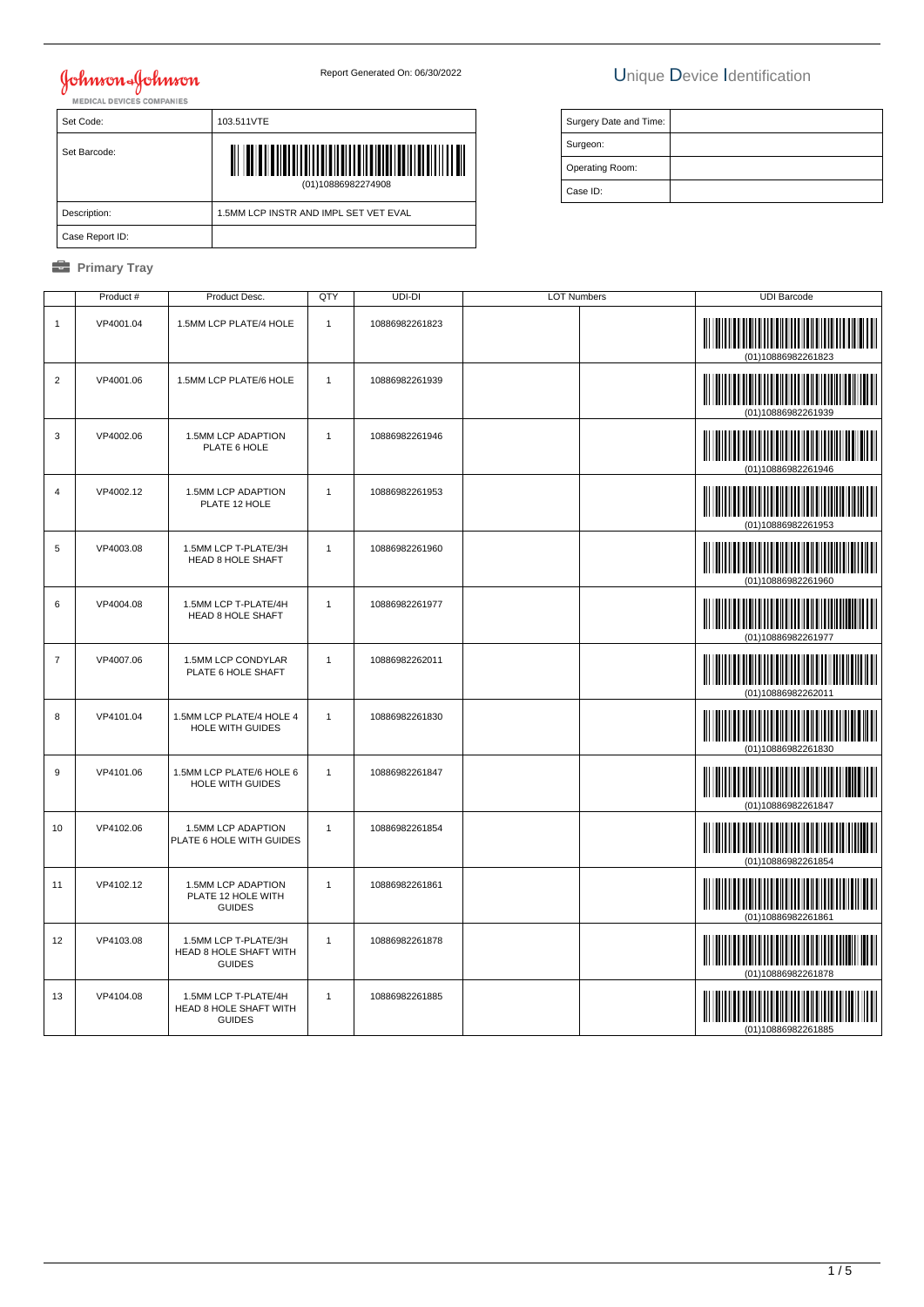# **Johnson & Johnson**

Set Code: 103.511VTE

Description:  $\Big| 1.5$ MM LCP INSTR AND IMPL SET VET EVAL

(01)10886982274908

### Report Generated On: 06/30/2022 Unique Device Identification

| Surgery Date and Time: |  |
|------------------------|--|
| Surgeon:               |  |
| Operating Room:        |  |
| Case ID:               |  |

*<u><b>* Primary Tray</u>

Case Report ID:

Set Barcode:

|    | Product#  | Product Desc.                                                          | QTY          | UDI-DI         | <b>LOT Numbers</b> | <b>UDI Barcode</b>                              |
|----|-----------|------------------------------------------------------------------------|--------------|----------------|--------------------|-------------------------------------------------|
| 14 | VP4105.L8 | 1.5MM LCP EXTENDED H-<br>PLATE LEFT WITH GUIDES                        | $\mathbf{1}$ | 10886982261892 |                    |                                                 |
| 15 | VP4105.R8 | 1.5MM LCP EXTENDED H-<br>PLATE RIGHT WITH GUIDES                       | $\mathbf{1}$ | 10886982261908 |                    |                                                 |
| 16 | VP4106.08 | 1.5MM LCP Y-PLATE/3H<br>HEAD 8 HOLE SHAFT WITH<br><b>GUIDES</b>        | $\mathbf{1}$ | 10886982261915 |                    | (01)10886982261915                              |
| 17 | VP4107.06 | 1.5MM LCP CONDYLAR<br>PLATE 6 HOLE SHAFT WITH<br><b>GUIDES</b>         | $\mathbf{1}$ | 10886982261922 |                    |                                                 |
| 18 | VS105.006 | 1.5MM CORTEX SCREW SLF-<br>TPNG WITH T4 STARDRIVE<br><b>RECESS 6MM</b> | 6            | 10886982262035 |                    |                                                 |
| 19 | VS105.007 | 1.5MM CORTEX SCREW SLF-<br>TPNG WITH T4 STARDRIVE<br><b>RECESS 7MM</b> | 6            | 10886982262028 |                    | (01)10886982262028                              |
| 20 | VS105.008 | 1.5MM CORTEX SCREW SLF-<br>TPNG WITH T4 STARDRIVE<br><b>RECESS 8MM</b> | 6            | 10886982262042 |                    | (01)10886982262042                              |
| 21 | VS105.009 | 1.5MM CORTEX SCREW SLF-<br>TPNG WITH T4 STARDRIVE<br><b>RECESS 9MM</b> | 6            | 10886982262059 |                    |                                                 |
| 22 | VS105.010 | 1.5MM CORTEX SCREW SLF-<br>TPNG WITH T4 STARDRIVE<br>RECESS 10MM       | 6            | 10886982262066 |                    |                                                 |
| 23 | VS105.011 | 1.5MM CORTEX SCREW SLF-<br>TPNG WITH T4 STARDRIVE<br>RECESS 11MM       | 6            | 10886982262073 |                    |                                                 |
| 24 | VS105.012 | 1.5MM CORTEX SCREW SLF-<br>TPNG WITH T4 STARDRIVE<br>RECESS 12MM       | 6            | 10886982262080 |                    | (01)10886982262080                              |
| 25 | VS105.013 | 1.5MM CORTEX SCREW SLF-<br>TPNG WITH T4 STARDRIVE<br>RECESS 13MM       | 6            | 10886982262097 |                    | <u> III maarta maanda ka mid maalaa isa mid</u> |
| 26 | VS105.014 | 1.5MM CORTEX SCREW SLF-<br>TPNG WITH T4 STARDRIVE<br>RECESS 14MM       | 6            | 10886982262103 |                    |                                                 |
| 27 | VS105.015 | 1.5MM CORTEX SCREW SLF-<br>TPNG WITH T4 STARDRIVE<br>RECESS 15MM       | 6            | 10886982262110 |                    | (01)10886982262110                              |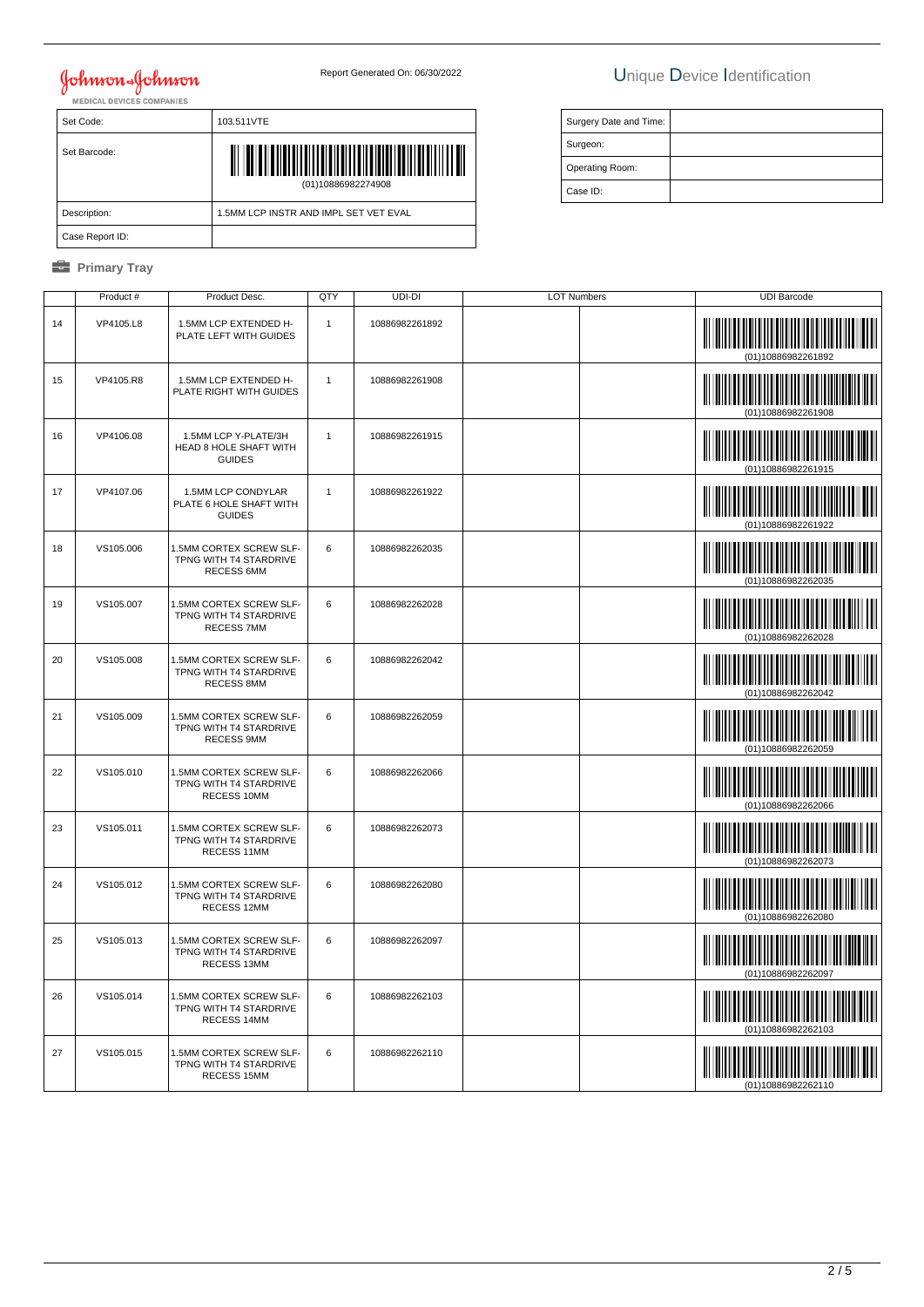# Johnson Johnson

## Report Generated On: 06/30/2022 Unique Device Identification

Surgery Date and Time:

 Surgeon: Operating Room: Case ID:

| MENIUAL DETIULO UUMFANILO |                                       |  |  |  |
|---------------------------|---------------------------------------|--|--|--|
| Set Code:                 | 103.511VTE                            |  |  |  |
| Set Barcode:              | (01)10886982274908                    |  |  |  |
| Description:              | 1.5MM LCP INSTR AND IMPL SET VET EVAL |  |  |  |
| Case Report ID:           |                                       |  |  |  |

### *<u><b>* Primary Tray</u>

|    | Product # | Product Desc.                                                           | QTY            | UDI-DI         | <b>LOT Numbers</b> | <b>UDI Barcode</b>                         |
|----|-----------|-------------------------------------------------------------------------|----------------|----------------|--------------------|--------------------------------------------|
| 28 | VS105.016 | 1.5MM CORTEX SCREW SLF-<br>TPNG WITH T4 STARDRIVE<br>RECESS 16MM        | $\overline{4}$ | 10886982262127 |                    |                                            |
| 29 | VS105.018 | 1.5MM CORTEX SCREW SLF-<br>TPNG WITH T4 STARDRIVE<br>RECESS 18MM        | $\overline{4}$ | 10886982262134 |                    | (01)10886982262134                         |
| 30 | VS105.020 | 1.5MM CORTEX SCREW SLF-<br>TPNG WITH T4 STARDRIVE<br>RECESS 20MM        | $\overline{4}$ | 10886982262141 |                    | (01)10886982262141                         |
| 31 | VS105.022 | 1.5MM CORTEX SCREW SLF-<br>TPNG WITH T4 STARDRIVE<br>RECESS 22MM        | $\overline{4}$ | 10886982262158 |                    | (01)10886982262158                         |
| 32 | VS105.024 | 1.5MM CORTEX SCREW SLF-<br>TPNG WITH T4 STARDRIVE<br>RECESS 24MM        | $\overline{4}$ | 10886982262165 |                    |                                            |
| 33 | VS106.006 | 1.5MM LOCKING SCREW SLF-<br>TPNG WITH T4 STARDRIVE<br><b>RECESS 6MM</b> | 6              | 10886982261670 |                    | (01)10886982261670                         |
| 34 | VS106.007 | 1.5MM LOCKING SCREW SLF-<br>TPNG WITH T4 STARDRIVE<br><b>RECESS 7MM</b> | 6              | 10886982261687 |                    | (01)10886982261687                         |
| 35 | VS106.008 | 1.5MM LOCKING SCREW SLF-<br>TPNG WITH T4 STARDRIVE<br>RECESS 8MM        | 6              | 10886982261694 |                    | (01)10886982261694                         |
| 36 | VS106.009 | 1.5MM LOCKING SCREW SLF-<br>TPNG WITH T4 STARDRIVE<br>RECESS 9MM        | 6              | 10886982261700 |                    | (01)10886982261700                         |
| 37 | VS106.010 | 1.5MM LOCKING SCREW SLF-<br>TPNG WITH T4 STARDRIVE<br>RECESS 10MM       | 6              | 10886982261717 |                    |                                            |
| 38 | VS106.011 | 1.5MM LOCKING SCREW SLF-<br>TPNG WITH T4 STARDRIVE<br>RECESS 11MM       | 6              | 10886982261724 |                    | <u> Hillingan ka</u><br>(01)10886982261724 |
| 39 | VS106.012 | 1.5MM LOCKING SCREW SLF-<br>TPNG WITH T4 STARDRIVE<br>RECESS 12MM       | 6              | 10886982261731 |                    | (01)10886982261731                         |
| 40 | VS106.013 | 1.5MM LOCKING SCREW SLF-<br>TPNG WITH T4 STARDRIVE<br>RECESS 13MM       | 6              | 10886982261748 |                    |                                            |
| 41 | VS106.014 | 1.5MM LOCKING SCREW SLF-<br>TPNG WITH T4 STARDRIVE<br>RECESS 14MM       | 6              | 10886982261755 |                    |                                            |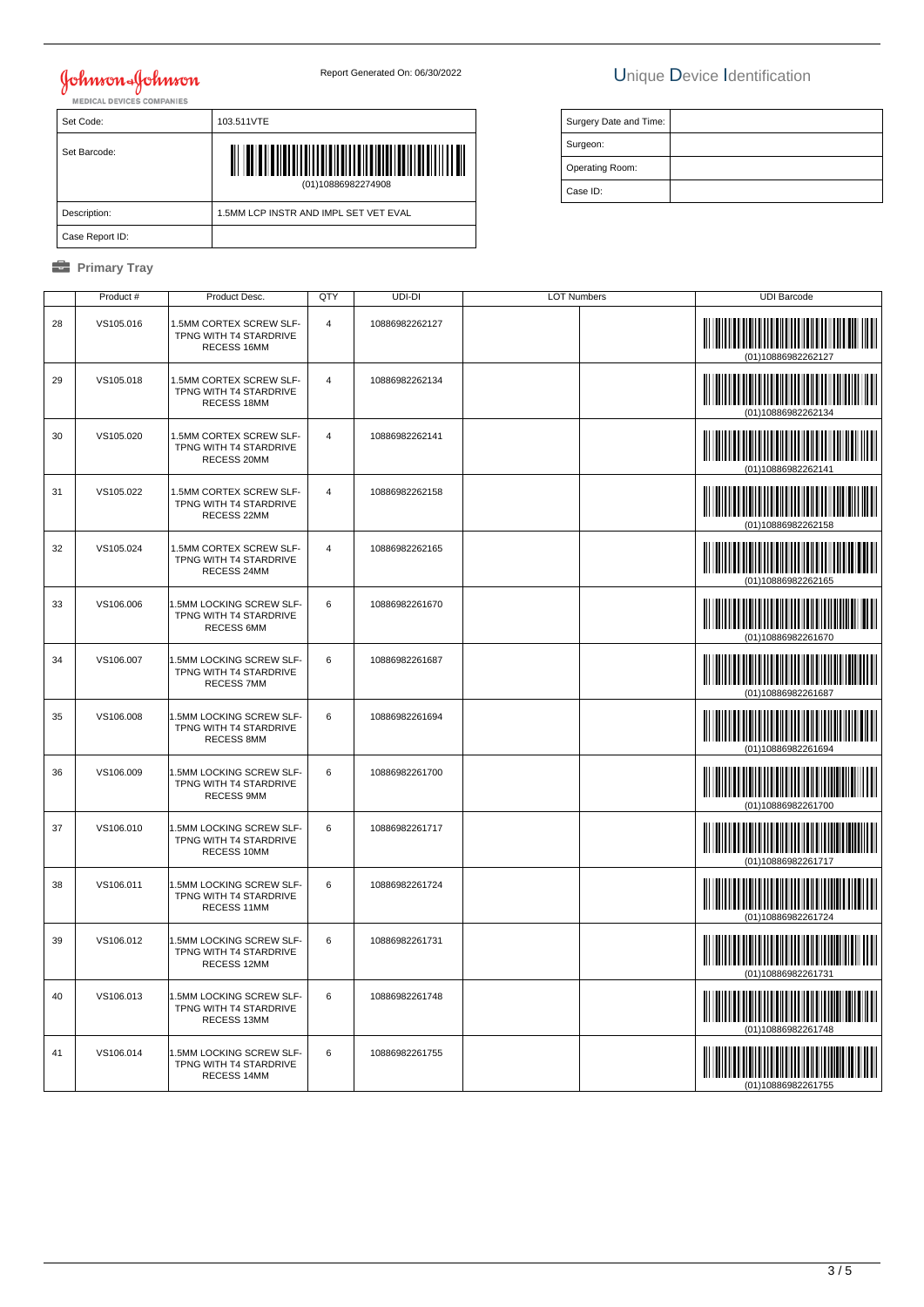## Johnson Johnson

## Report Generated On: 06/30/2022 Unique Device Identification

Surgery Date and Time:

 Surgeon: Operating Room: Case ID:

| MENIUAL DETIULO UUMFANILO |                                       |  |  |  |
|---------------------------|---------------------------------------|--|--|--|
| Set Code:                 | 103.511VTE                            |  |  |  |
| Set Barcode:              | (01)10886982274908                    |  |  |  |
| Description:              | 1.5MM LCP INSTR AND IMPL SET VET EVAL |  |  |  |
| Case Report ID:           |                                       |  |  |  |

#### *<u><b>* Primary Tray</u>

|    | Product #  | Product Desc.                                                     | QTY                     | UDI-DI         | <b>LOT Numbers</b> | <b>UDI Barcode</b>                                                                                                                         |
|----|------------|-------------------------------------------------------------------|-------------------------|----------------|--------------------|--------------------------------------------------------------------------------------------------------------------------------------------|
| 42 | VS106.015  | .5MM LOCKING SCREW SLF-<br>TPNG WITH T4 STARDRIVE<br>RECESS 15MM  | 6                       | 10886982261762 |                    | (01)10886982261762                                                                                                                         |
| 43 | VS106.016  | 1.5MM LOCKING SCREW SLF-<br>TPNG WITH T4 STARDRIVE<br>RECESS 16MM | $\overline{4}$          | 10886982261779 |                    | <u> III martin bilin bilin bilin bilin bilin bilin bilin bilin bilin bilin bilin bilin bilin bilin bilin bilin b</u><br>(01)10886982261779 |
| 44 | VS106.018  | .5MM LOCKING SCREW SLF-<br>TPNG WITH T4 STARDRIVE<br>RECESS 18MM  | $\overline{\mathbf{4}}$ | 10886982261786 |                    |                                                                                                                                            |
| 45 | VS106.020  | 1.5MM LOCKING SCREW SLF-<br>TPNG WITH T4 STARDRIVE<br>RECESS 20MM | 4                       | 10886982261793 |                    | (01)10886982261793                                                                                                                         |
| 46 | VS106.022  | .5MM LOCKING SCREW SLF-<br>TPNG WITH T4 STARDRIVE<br>RECESS 22MM  | $\overline{4}$          | 10886982261809 |                    | IIIIIIIIIIIIIIIII<br>(01)10886982261809                                                                                                    |
| 47 | VS106.024  | .5MM LOCKING SCREW SLF-<br>TPNG WITH T4 STARDRIVE<br>RECESS 24MM  | $\overline{4}$          | 10886982261816 |                    | (01)10886982261816                                                                                                                         |
| 48 | 03.114.001 | 1.1MM LCP THREADED<br>DRILL GUIDE FOR 1.5MM<br><b>LCP PLATES</b>  | $\overline{2}$          | 10886982072986 |                    | (01)10886982072986                                                                                                                         |
| 49 | 03.114.002 | STARDRIVE SCREWDRIVER<br>SHAFT T4/42MM/SELF-<br><b>RETAINING</b>  | $\mathbf{1}$            | 10886982072993 |                    | IIII<br>(01)10886982072993                                                                                                                 |
| 50 | 03.114.003 | THREADED BENDING PIN<br>FOR 1.5MM LCP PLATES                      | $\overline{2}$          | 10886982073006 |                    | (01)10886982073006                                                                                                                         |
| 51 | 03.114.007 | 1.1MM DRILL BIT/MQC/75MM                                          | $\overline{2}$          | 10886982073013 |                    | (01)10886982073013                                                                                                                         |
| 52 | 03.114.009 | STARDRIVE SCREWDRIVER<br>SHAFT W/HOLDING<br>SLEEVE/T4/66MM        | $\mathbf{1}$            | 10886982073037 |                    | (01)10886982073037                                                                                                                         |
| 53 | 310.141    | 1.5MM DRILL BIT/MINI<br>QC/65MM                                   | $\overline{2}$          | 10886982185983 |                    | <u> III martin sa</u><br>(01)10886982185983                                                                                                |
| 54 | 310.971    | <b>COUNTERSINK FOR</b><br>1.3MM/1.5MM SCREWS                      | $\mathbf{1}$            | 10886982187161 |                    |                                                                                                                                            |
| 55 | 311.03     | HANDLE W/MINI QUICK<br>COUPLING, SMALL                            | $\mathbf{1}$            | 10887587035680 |                    |                                                                                                                                            |